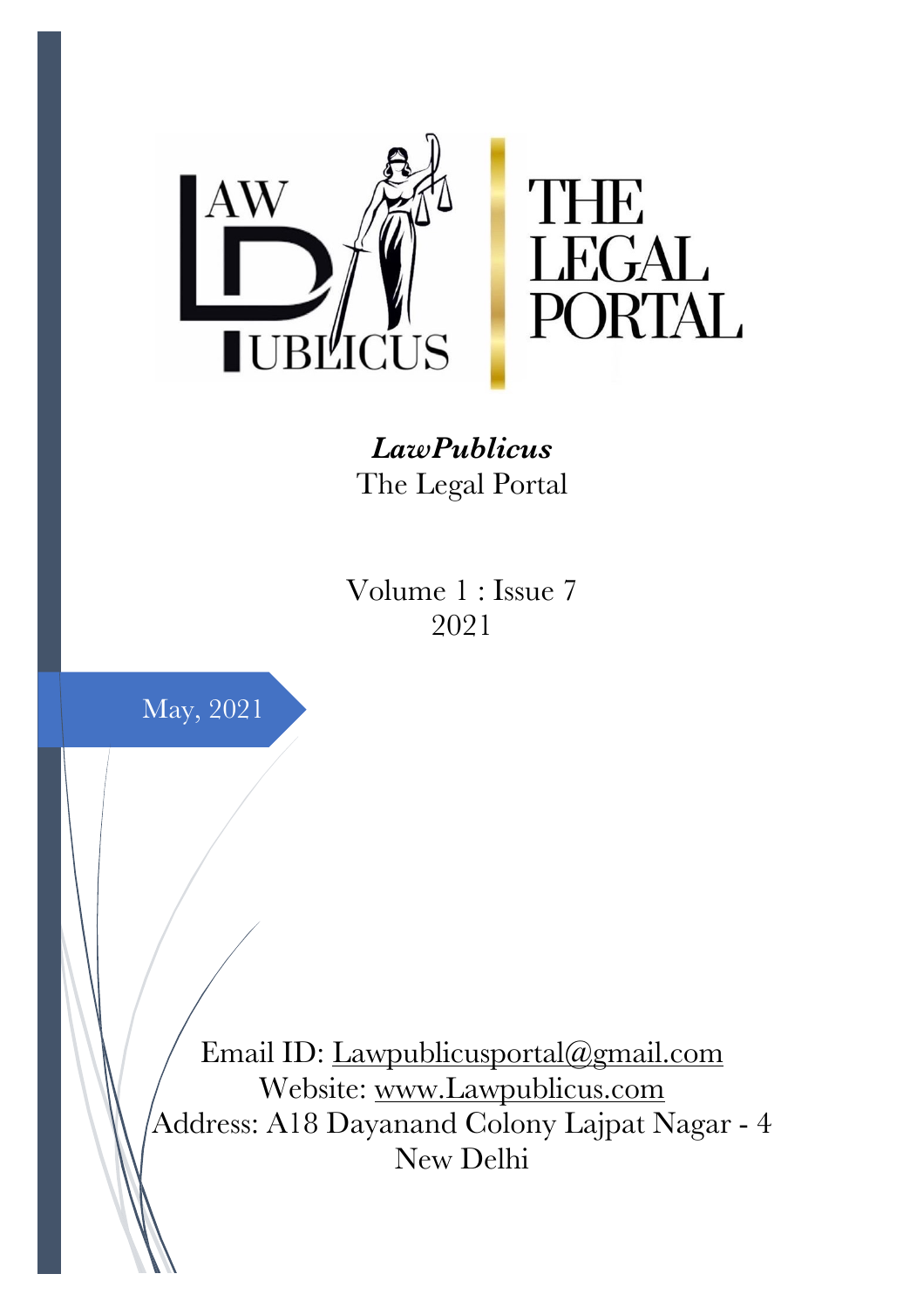# **Disclaimer**

No part of this publication may be reproduced or copied in any form by any means without prior written permission of Editor-in-chief of *LawPublicus* The Legal Portal. The Editorial Team of *LawPublicus* holds the copyright to all articles contributed to this publication. The views expressed in this publication are purely personal opinions of the authors and do not reflect the views of the Editorial Team of *LawPublicus*. Though all efforts are made to ensure the accuracy and correctness of the information published, *LawPublicus* shall not be responsible for any errors caused due to oversight or otherwise.

FOR *LawPublicus* The Legal Portal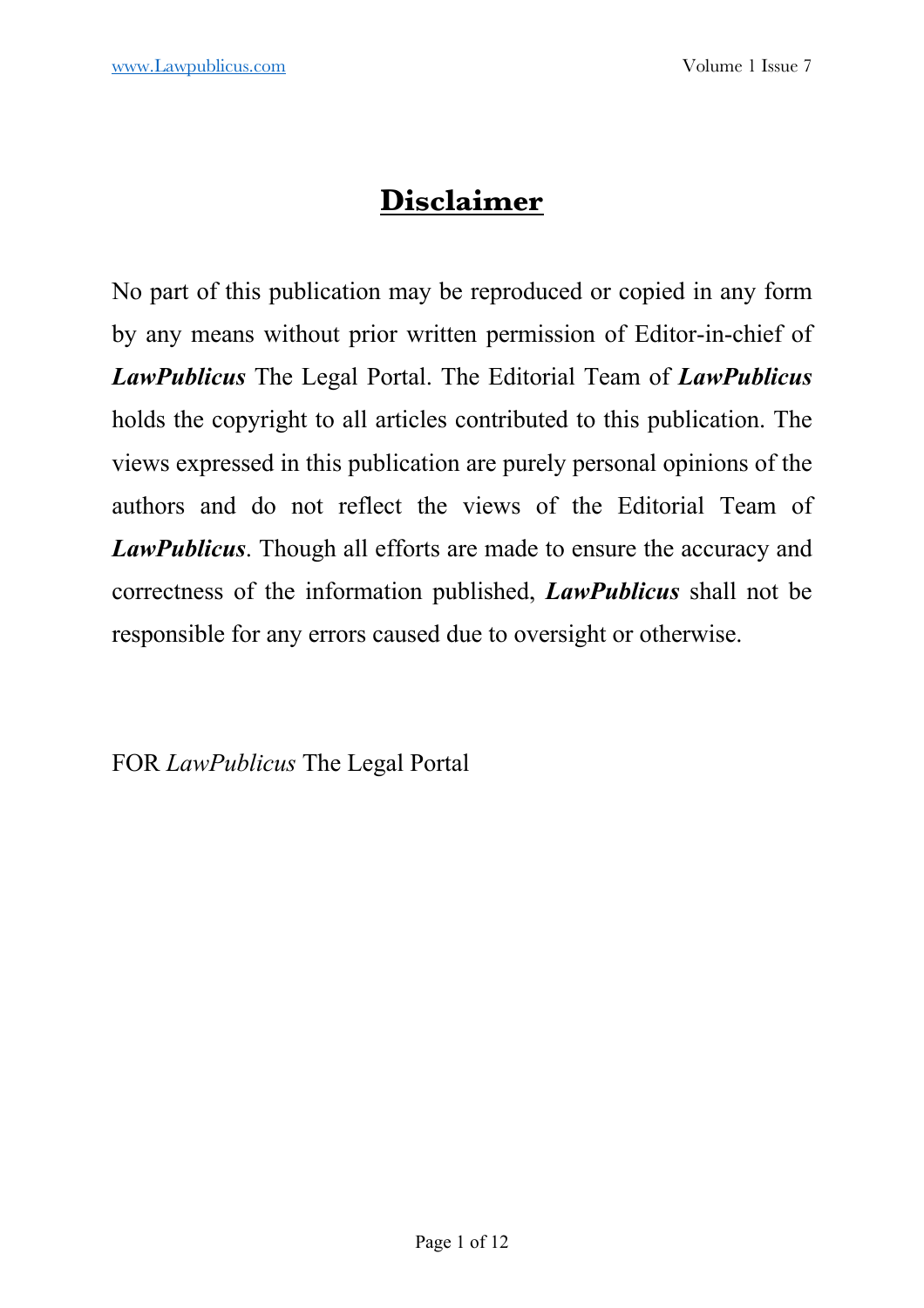# **Editorial Team**

# Editor-in-Chief

# **Mr. Nikhil Kumar Chawla**

Partner - LawPublicus LLP Principal Associate Advocate – DKC & Co. Contact: +91-9654441680 +91-9654030411 Email ID: Nikhilchawla29@gmail.com Lawpublicusportal@gmail.com

Senior Editor

# **Ms. Yantakshikaa Sharma**

Partner - LawPublicus LLP Career Counsellor Email ID: Yantakshika@gmail.com

Senior Editor (Honorary)

## **Mr. KS Rana**

Practising Advocate Contact: +91-9810326424 Email ID: Jyotideeprana@gmail.com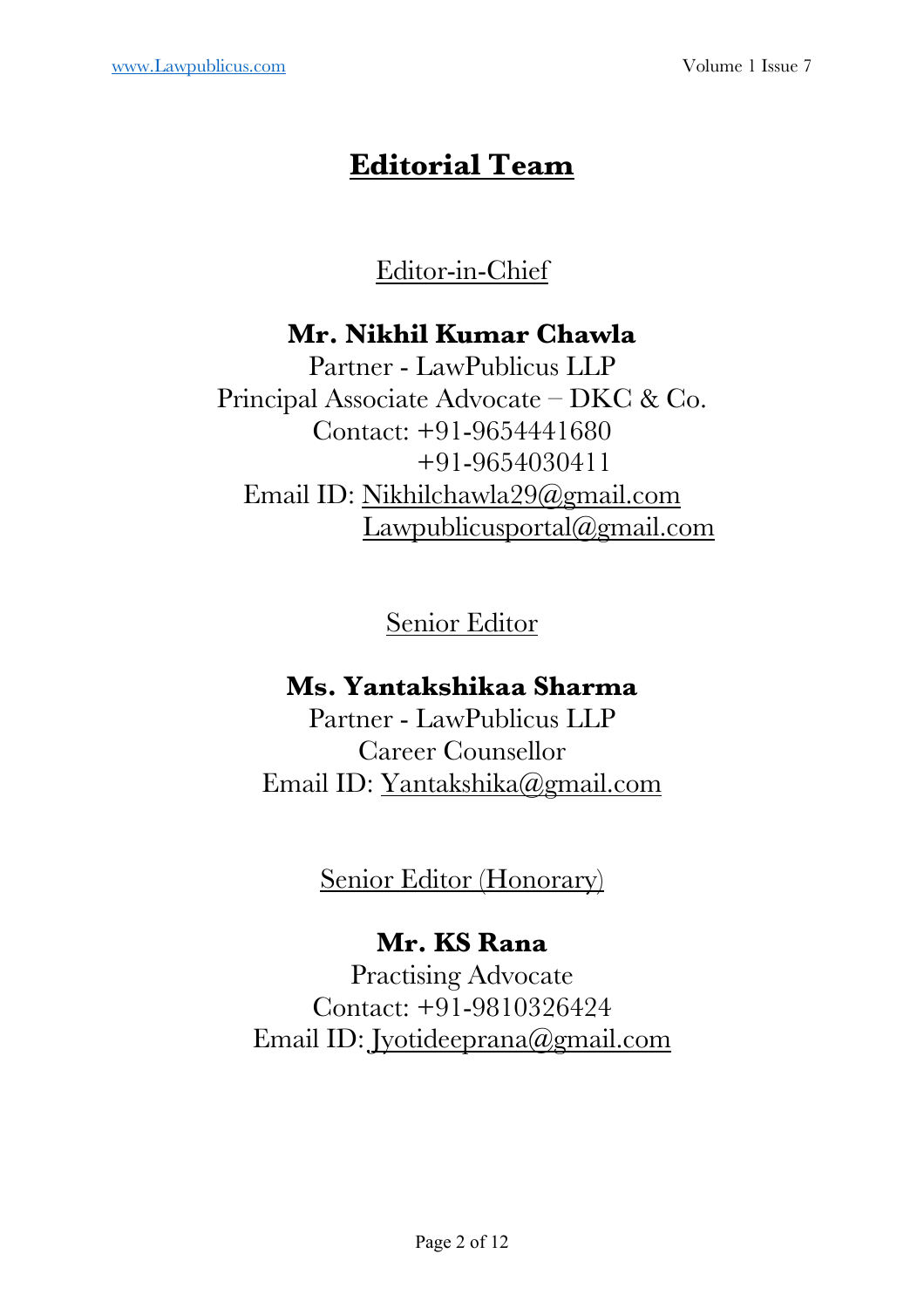# Senior Editor (Honorary)

# **Mr. Sandeep Sharma**

Practising Advocate Legal Consultant – Ministry of Law and Justice Contact: +91-9899009517 Email ID: Sandeepjanmat@gmail.com

Senior Editor (Honorary)

# **Ms. Khushboo Malik**

Research Scholar – Faculty of Law (DU) Email ID: Malikkhushilaw@gmail.com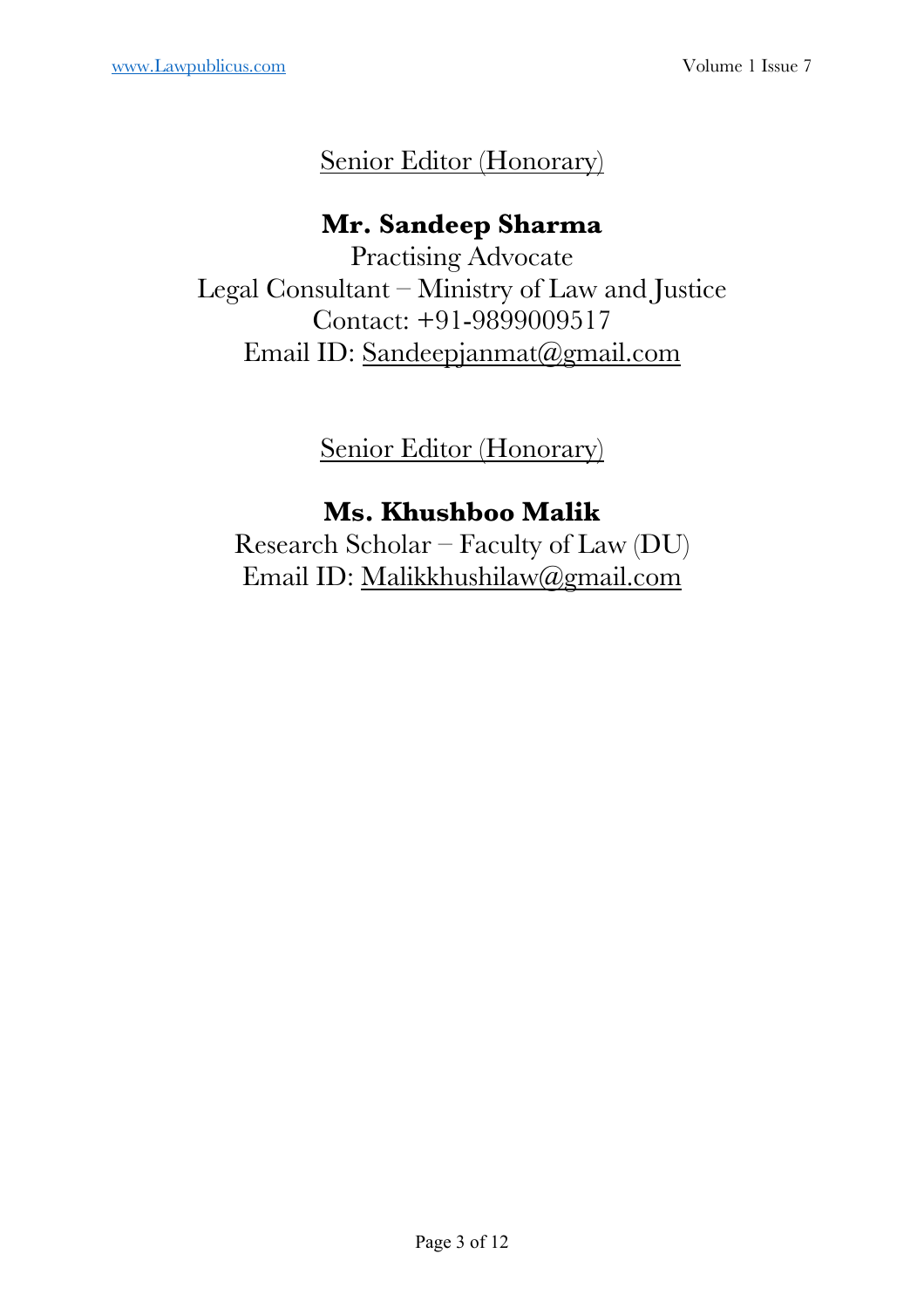# **About Us**

*LawPublicus* The Legal Portal is a leading journal of multidisciplinary research. It is a free, peer-reviewed, open-access journal that provides insight into diverse and dynamic legal matters.

*LawPublicus* is a novel initiative by legal minds. As the its name suggests, it is platform for young minds to ignite their willingness and inventiveness in order to contribute to the field of law through new ideas, opinions and thereby contributing to an informed citizenry.

We hope to provide a forum for young and enthusiastic writers to voice their feelings and research on interdisciplinary approaches. We also have in view to evaluate, explore and deliberate, under the tutelage of seasoned editors and academic experts, on current trends and projections based thereon in legal studies. LawPublicus focuses not only on the scholarly writings but also on numerous other approaches such as discussions, interviews, and debates with experts and qualified & industrial professionals.

We are determined and excited to bring authentic, creative and individual ideas and socially-related problems into attention.

*LawPublicus* calls for research papers, articles, short notes, book reviews & case commentaries, that are distinctive and unpublished.

With this thought, we hereby present to you

*LawPublicus* The Legal Portal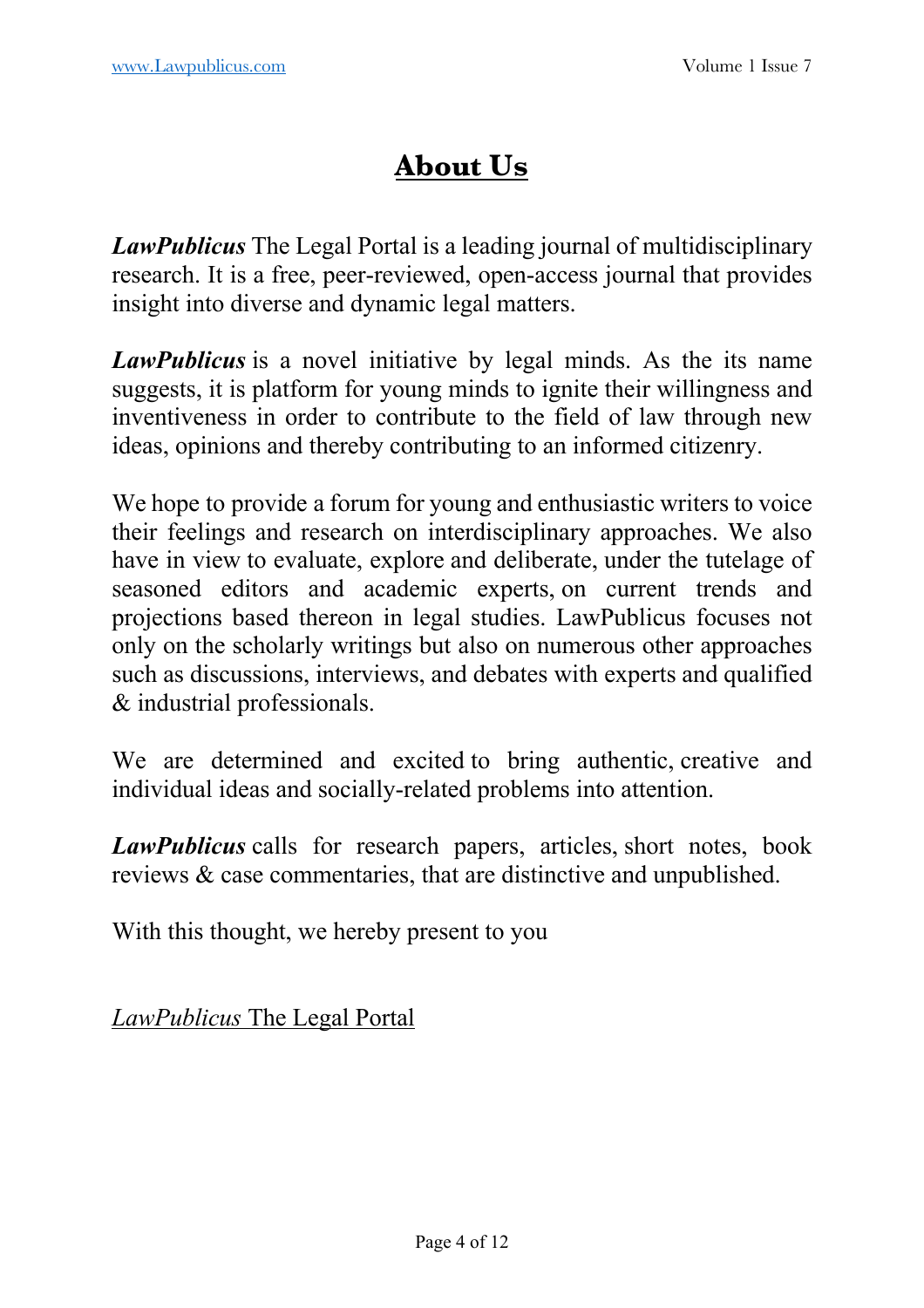# *Police and Its Working: Analysis Based on Tripura*

## *Authored By:*

*\_\_\_\_\_\_\_\_\_\_\_\_\_\_\_\_\_\_\_\_\_\_\_\_\_\_\_* 

*Ms. Yukta Kesarwani* Designation: BBA LL.B (H) Student Institute: Amity Law School, Lucknow

*\_\_\_\_\_\_\_\_\_\_\_\_\_\_\_\_\_\_\_\_\_\_\_\_\_\_\_\_\_\_*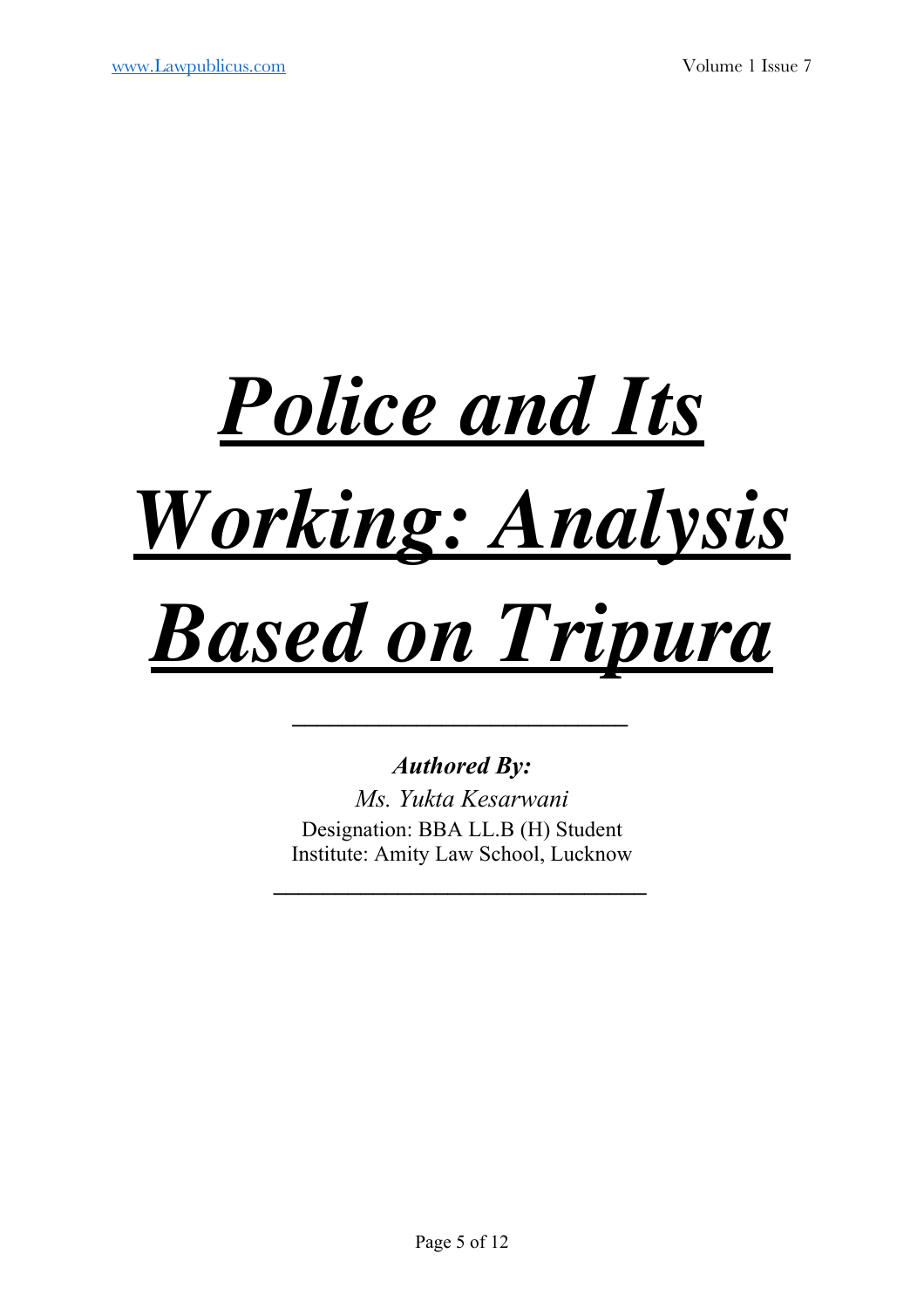# **Police and Its Working: Analysis Based on Tripura**

 *By: Yukta Kesarwani* 

#### **ABSTRACT**

*In The police act, 1861, everything a person needs to know about working of police like duties, responsibilities, obligations, rights, penalty, etc., is mentioned in the act. It not only talks about their several duties and functions but their hierarchy is also given under the act. In this particular piece of article, I have given brief information on police working especially in the context of Tripura with an objective to highlight various issues related to corruption, mental frustration, job satisfaction, gender pay gap, etc. The status of Tripura is almost equal to that of the entire nation. The above problems don't exist only in Tripura but in every corner of the country. The major problem is "Corruption" which needs to be dealt with immediately as people are being exploited and losing their faith in the justice system. Henceforth, I have not only suggested remedies on the upper hand but I've also communicated the steps which the current government is taking in order to catch hold of the revolving issues on the ground. People who hold bad experiences with police have been taking down the entire system as it is not easy to contain public communications as it flows rapidly all around. But good experience is never highlighted by people and therefore, it becomes difficult to encourage a public move to police for redressal. Not every policeman is bad, some are good and follow their duties with utmost respect. This thought can be communicated with the remedies listed below so that people see the bright side of the system and ignore the pietism around them.*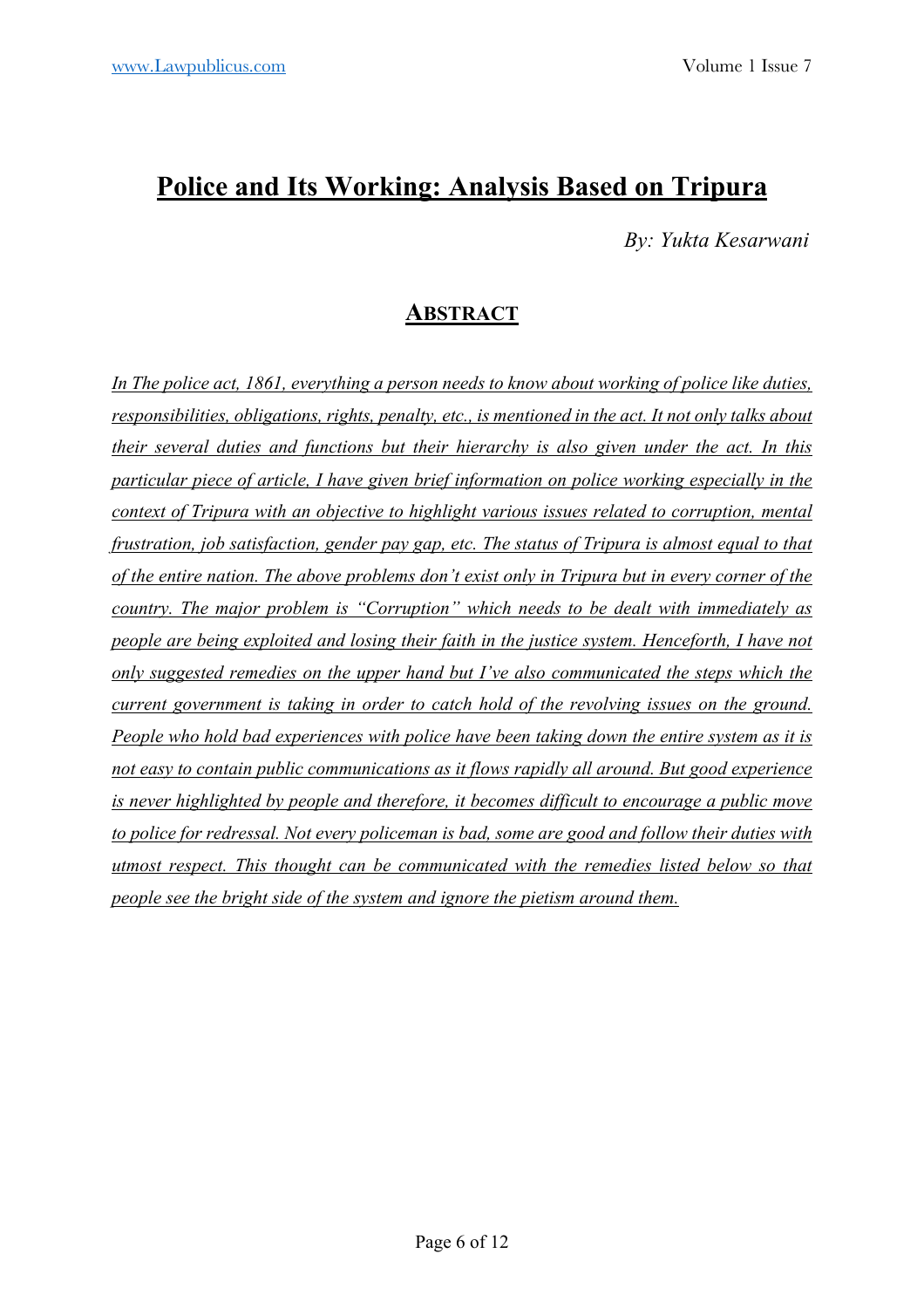#### **INTRODUCTION**

#### **"The worst disease in the world today is corruption. And there is a cure: Transparency"**  *-Bono*

From childhood, we are taught that police officers protect people and prevent crimes from happening in society. But what we all were taught earlier in primary school we, later on, realize that it is more than just catching criminals and punishing them. The police don't have a very good image in India. The complex relationship between political executives and police agencies is a big deal. Not only political mafias but common people are also engaged in bribing police in case they have any crime registered on their name or they want to cover up any dispute, some cash will surely satisfy their thrust. This corruption cycle and under-the-table work have destroyed the legal framework of police working. People feel that policemen are politically affiliated and work accordingly under political hooligans and therefore praying for justice before them will result in loss of security and hence they go, mum, instead of going to the police station. A person comes in contact with police when he has been a victim of a crime, witness of crime, as complainant, have been taken into police custody for being a suspect or being a known person to the arrested person for his bail purpose or as an advocate. In many ways, a person could come in contact with a police officer. Here in India the majority of police are corrupt and are not disposing of their duties responsibly. Political interference has been a major drawback. Even after the 2006 judgment in the Prakash Singh Vs Union of India<sup>1</sup>, wherein the court held that the principle of separation of powers is envisioned in the constitution and also stated that all decisions on transfer of officers and personnel should be devoid of political interference. It suggested states set up special boards of senior officers that will take collective decisions on transfers of officers. Even after the establishment of the board, it is not independent and still functions on the recommendations of local MLAs and other politicians which results in intense public dissatisfaction which needs to be changed.

Police have various powers like to make an arrest in case of cognizable arrest, investigate crime, enforce laws and maintain law and order in the state. In India, political executives are accountable for police forces. It is administered that police are more prone to abuse the powers

<sup>&</sup>lt;sup>1</sup> Writ Petition (civil) 310 of 1996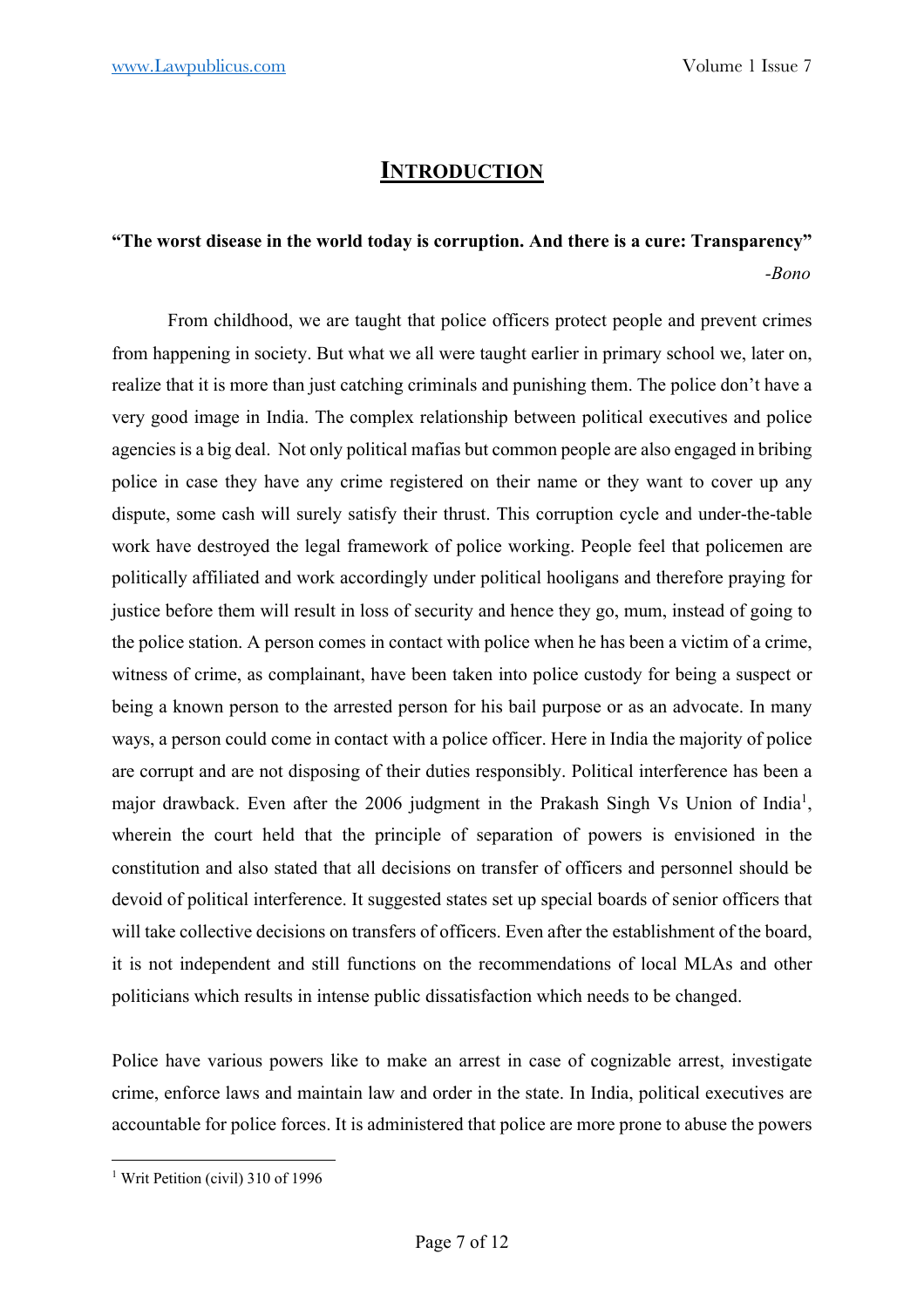vested in them like in the case of Jayaraj and Fenix<sup>2</sup> where both father and son were beaten to death in police custody in violation of keeping their store open beyond the permitted time during the coronavirus lockdown which was not at all justified, such a barbaric act shows police brutality and misuse of power.

Courts are functioning slowly as it is overburdened with cases and because the Indian judiciary has minimum judicial officers, judges in the courts. Police are ignorant of judicial proceedings and often consider extrajudicial killings more appropriate. People in various states are supporting extra judicial killing which is not legally right because people lack's awareness about the legal system of the country for example Priyanka Reddy rape case<sup>3</sup>in which four accused were arrested and killed in police custody on various social media platforms people were celebrating this act and considering the cop as a hero. Our constitution provides rights to arrested persons as well, also the Universal Declaration of Human Rights, Article 11 states that "Everyone charged with a penal offense has the right to be presumed innocent until proven guilty". Not only this but extrajudicial killings will eventually make people lose their trust in the country's judicial system and law which is alarming.

Police of states don't get enough training sessions and hence they are unaware of laws and latest technology, and lack basic knowledge in cybercrime and forensic technology. Police often discriminate and are biased towards lower caste and tribal people. This predisposed attitude won't benefit society in the long run and hence overall training sessions on a regular basis must take place to make them aware of laws and social sensitization. Moreover, they lack physical fitness, weapon training which makes them unprofessional. Not only professional etiquettes but they also don't have access to proper basic facilities like clean washrooms, daily refreshments, water facility, etc. sometimes they have to buy stationery from their own pocket for official purposes which is why they abuse government facilities which have no quality and therefore, don't motivate them to work passionately. The state government has been spending very less amount<sup>4</sup>On fulfilling police needs and resources also the salaries and allowances are less in this field and hence job satisfaction among most of them is a serious issue. There's a

<sup>2</sup> Editorial, "Senseless deaths: On Tamil Nadu custodial deaths", *The Hindu*, 26 June 2020

<sup>3</sup> Writer- Abhinay Deshpande, "All four accused in Hyderabad vet rape and murder case shot dead". *The Hindu*, November 6, 2020.

<sup>4</sup> Police Reforms in India, *available at*: https://www.prsindia.org/policy/discussion-papers/police-reforms-india (Last visited on 06 November 2020)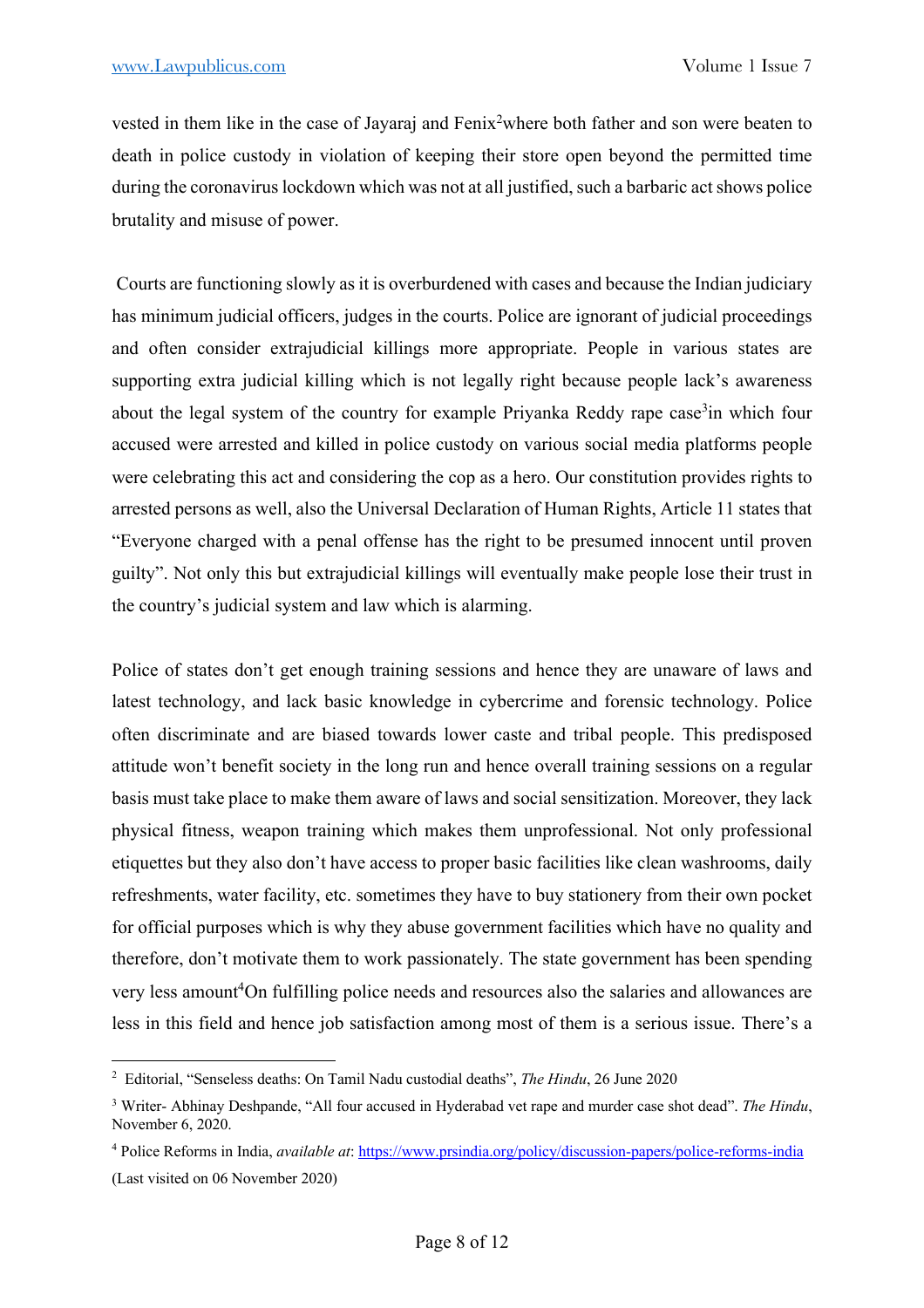low rate of staff due to which the burden of work increases among them resulting in immense stress and frustration which leads to impulsive behavior and inability to concentrate.

According to a study conducted in Tripura related to mental state among police officers and constable groups which analyze domains like life quality, psychological health, physical health, social relationship and environmental aspects of policing in Tripura. The constable group percentile of stress index score, quality of life diminished by 31%, and among police officers the percentile is  $11\%$  both are diminishing.<sup>5</sup>

According to Common cause and Lokniti center for study developing societies, police work overtime that is more than eight hours a day and are not even paid extra for overtime which makes them helpless and hence they are corrupt and accept bribery.<sup>6</sup> The duty of police personnel says that they are never off duty that doesn't mean he/she won't get rest hours but there is always an obligation upon a police officer even when he is not in his official uniform if a witness of any crime has to adhere towards his/her duty at that time also. The salary distribution is 25% of Police Officer(s) earning less than 13,200 INR while 75% of them are earning more than 13,200 INR. And 75% of Police Officer(s) are earning less than 27,400 INR while 25% are earning more than 27,400 INR. Here the salary is based on experience and years of service. The educational factors determine the amount of salary like when the education level is High School, the average salary of a Police Officer is 11,300 INR per month. While someone with a Certificate or Diploma gets a salary of 17,800 INR per month, 57% more than someone having a High School degree.

A Bachelor's Degree gets its holder an average salary of 29,800 INR per month, 68% more than someone with a Certificate or Diploma. To get a hold of a good lifestyle, the police community is still underrated. In Tripura, the average salary is 18,800 INR. In today's time quality education is so expensive that not even the salary of a bachelor holder police personnel can afford it and not only education but mundane expenses and basic facilities like hospital expenses, tutor expenses, travel expenses, rent, electricity everything is so expensive these days

<sup>5</sup> Author: Santanu Gosh,Ganajit Debarma, Epsita Gosh, Anjana Banerjee, "Study of Quality of Life Among Police Personnel In Tripura". Volume 5, Issue 3, No. of Journal: ISSN - 2250-1991 |IF : 5.215|IC Value : 77.65, Name of Journal*: Indian journal of Research*, P.no. 425 (2016)

<sup>6</sup> Author: Rinchen Norbu Wangchuk, India, *available at:* https://www.thebetterindia.com/195917/supremecourt-child-custody-law-mother-father-divorce-case-legal-india/ (Last visited on 27 September 2019)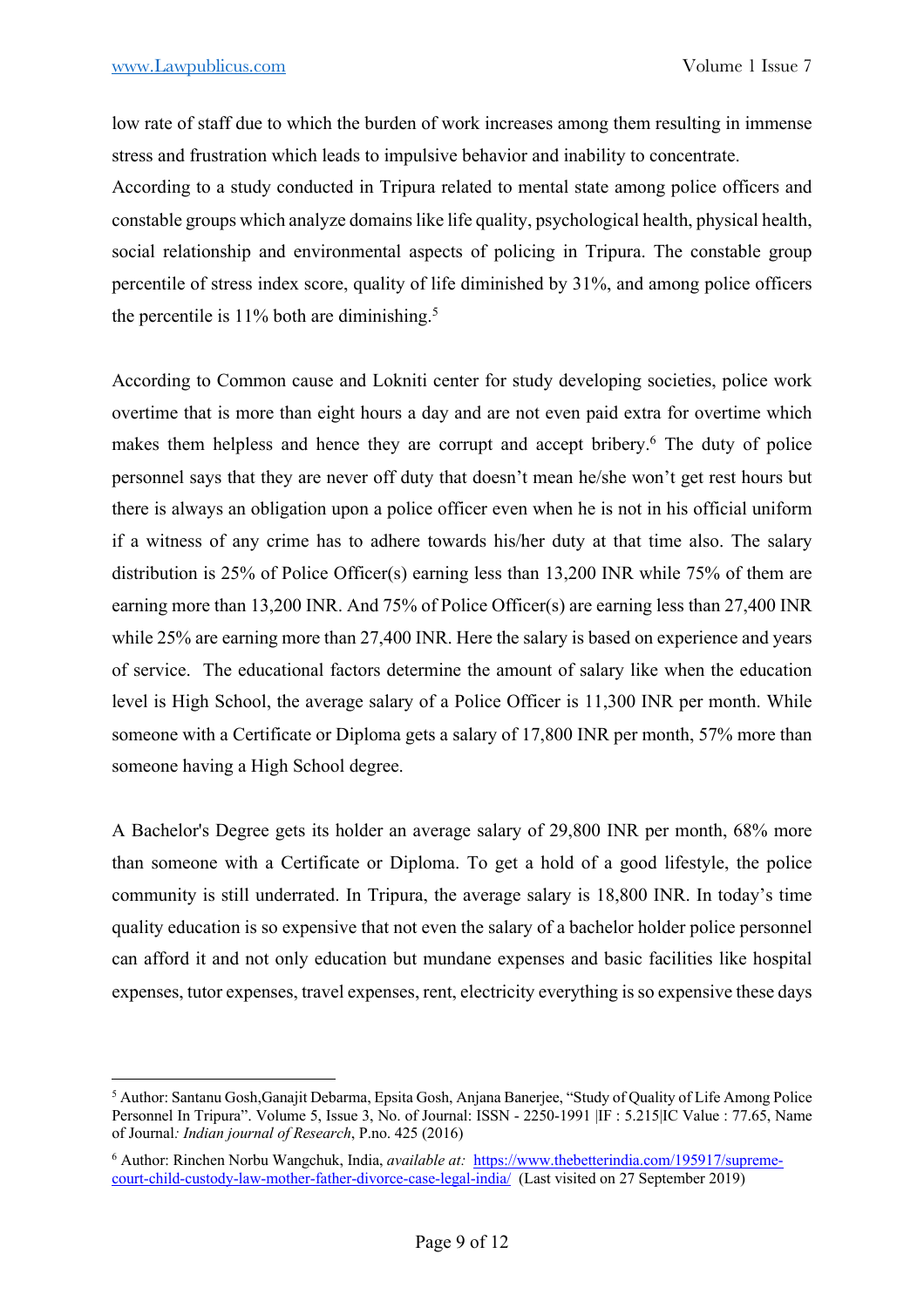that pay which they are getting is not sufficient. Policing is a risky job plus the gender pay gap is another problem in India men are earning 20% more than women in police.7

Media plays a major role in forming an image of police in front of common people. There are numerous news reports portraying police personnel as insensitive and lawless. And on the other hand, police blame's media for fueling and exaggerating matters for TRP. In Bollywood movies, if a protagonist plays the role of police, then the image created in front of people is that of an honest officer with a great physique and who is a super cop and can do anything. This image portrayal which is shown on screen and the image which is off-screen both are poles apart. And hence, people's expectation towards policing is high. There are a number of cases when police are thrashed by the media for misusing their power upon common people. PM Narendra Modi mentioned that the media has played a vital role in creating a bad image of police in India by highlighting negative news though there is a thousand good works done by them which is never appreciated. $8$  He also mentioned that there should be a website in every state where common people can share their stories and feedback when they come in contact with any police personnel. This way police can work on their setbacks and also good stories will encourage people to take help from police in need. Also, this way it will help monitor public grievances and build strong relationships between people and police.

When it comes to reporting crime or complaining issues, many people are hesitant to do so because they are not sure who to approach and some are unable to communicate their problems. Under The criminal procedural code, 1973 section 154 gives the right to every person for registration of FIR. Crimes are categorized into two parts: first is cognizable and the second is a non- cognizable offense. And if any police officer in charge of the police station receives FIR on commission of cognizable-offense then he has no other option but to register First Information Report. In the case of Lalita Kumar Vs State of Uttar Pradesh<sup>9</sup>, the court prescribed guidelines affirming the mandatory registration of FIR. No preliminary inquiry is required if

<sup>7</sup> Police officer average salary in India 2020,India *available at:* http://www.salaryexplorer.com/salarysurvey.php?loc=100&loctype=1&job=504&jobtype=3 (Last visited on: 7 November 2020);

<sup>8</sup> PTI, " PM Modi blames film Industry for creating a bad image of police force". , *The Times of India,* 30 November 2014;

**<sup>9</sup>** Author:Juhi Senguttuvan Interpretation of Statutes- Case Study: Lalita Kumari v. State of Uttar Pradesh, Last visited: 13 June 2020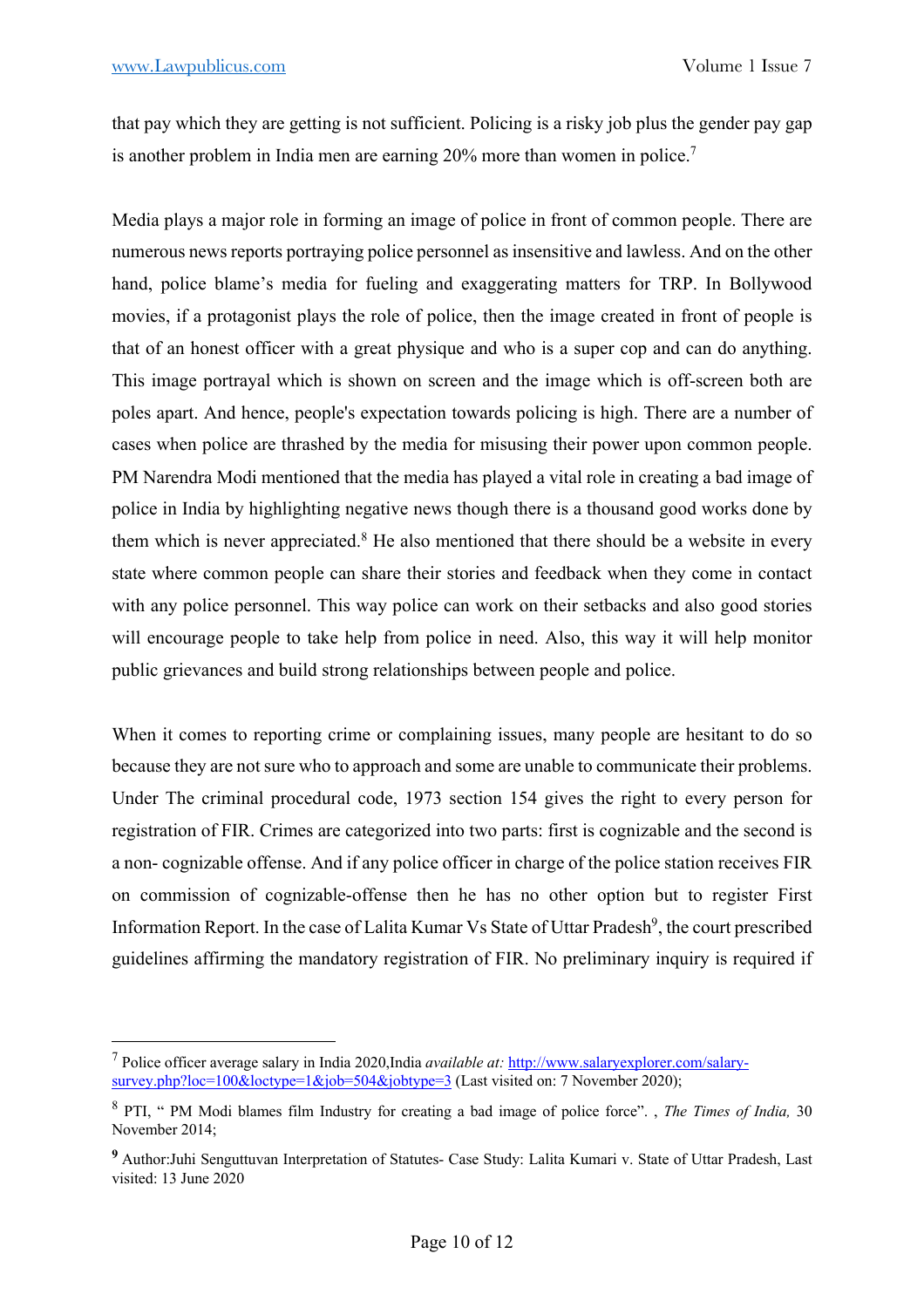the information of the complainant as a victim or has witnessed discloses any cognizable offense.

It has been held by the Supreme Court in Lallan Chaudhary v. State of Bihar<sup>10</sup> The mandate of Section 154 is manifestly clear that if any information disclosing a cognizable offence is laid before an officer in charge of a police station, such police officer has no other option but to register the case on the basis of such information. The genuineness or credibility of the information is not considered to be a condition precedent for the registration of a case. A police officer can refuse to file your complaint if he believes the case is of petty issue or also if they don't have the territorial jurisdiction in such cases. Crimes are generally segregated into cognizable and non-cognizable offences. FIRs are lodged only for cognizable crimes, for non-cognizable crimes a complaint is submitted to the magistrate who in return directs the police for action mentioned under section 156(3) of Criminal Procedural code, 1973. Sometimes police don't register matters even if it is related to the cognizable offence when the offence is conducted by a member of a political party or any person who has strong connections with political mafias police hesitate in registering such matter because police fear getting fired as higher authorities are often engaged in bribery and protect such mafias from shortcomings. There are various remedies available in case any police officer refuses to register FIR in such case the informant can approach the superintendent of police or the commissioner of police with a written complaint and even if submitting a complaint to Senior Police officials no FIR is lodged then the informant is legally entitled to file a complaint to the Judicial Magistrate/ Metropolitan Magistrate u/s 156(3) read with Section 190 of the criminal procedure thereby requesting the FIR to be registered by the police and commencing investigation into the matter. Also, the informants can file a writ Petition in the respective High Court for the issuance of a writ of mandamus against the defaulting police officers, inter alia, to register the FIR and directing him to showcase the reasons for him not lodging an FIR. In a civil matter, a contempt petition can be filed before the High Court against the officer who refused to lodge an FIR Hon'ble Supreme Court in the Lalita Kumari case<sup>11</sup>, which has held that the Police must register FIR where the complaint discloses a cognizable offense.

<sup>10</sup> AIR 2006 SC 3376

<sup>11</sup> *Supra* note 9